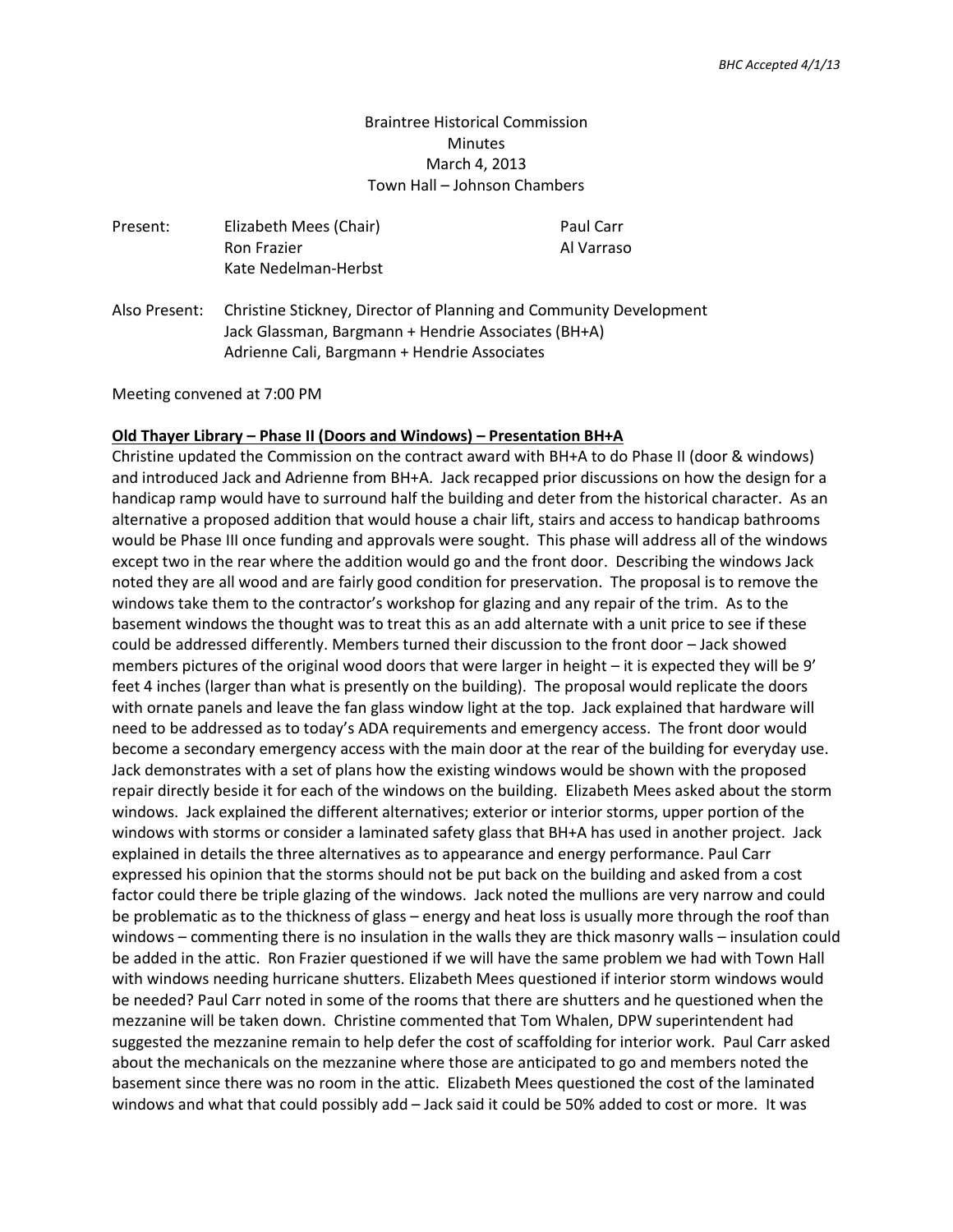Page 2 BHC Minutes 3/4/13

agreed that this could be add alternate. Jack also informed members that there would be a paint analysis performed by Sara Chase on the frames and mullions to determine the original color of windows and doors around the frames. Elizabeth Mees said this would be great and is very interested to see her findings which Jack agreed would bring him back before the Commission at a later date.

Christine commented on the front door before it proceeded any further we should apply to the Architectural Barrier Board (AAB) for a variance. It involves the MHC who will review first and then send a letter to AAB with their recommendation. Members discussed timing once it could be put out to bid after 7/4 and Jack felt a couple of months it should be done – he noted that there are no sub bids needed. Paul Carr asked if it would be possible to have an on-site visit to the building to look at a few of these items with Jack. Christine noted that we are on a tight budget as to Jack's time – Paul followed up if the members could visit and Christine said there is no problem accessing the building. Members agreed to view different items in the building. Jack and Adrienne left the meeting at 8pm.

**Request for Historical Significance – So. Congregational Church – 1075 Washington St** – Christine reported the applicant withdrew their request.

# **Historic Inventory Quotes:**

Christine informed the Commission that she learned today one person that had requested the quote information did not receive it and asked if the Commission would extend the deadline. Christine noted that to date only one quote had been received. Members agreed to extend the deadline and discuss it at their April meeting.

**Discussion on Local Historic Districts** – This matter was tabled until the next meeting given the late hour.

# **CPA Applications**

Christine said only one application was received and a supplemental funding request from the Town Clerk for his existing projects. There are none needing Historic Review.

# **CPA Appointment:**

Members discussed the Charter as to who should be appointed to the Community Preservation Committee from the Historical Commission – via a recommendation to the Mayor. Paul Carr asked Ron Frazier to consider – after much discussion – Ron accepted to have his name submitted to the Mayor's office as the historical recommendation for appointment to replace John Dennehy who had announced his resignation.

#### **Update on Elm Street Cemetery**:

Christine reported that last month's CPA's meeting had been postponed as a result of the Blizzard and all the matters had been carried forward to March. Elizabeth Mees noted that she had sent a letter to the Mayor re: assistance with the cemetery as lighting, patrolling and grounds crew. – To date no response has been given.